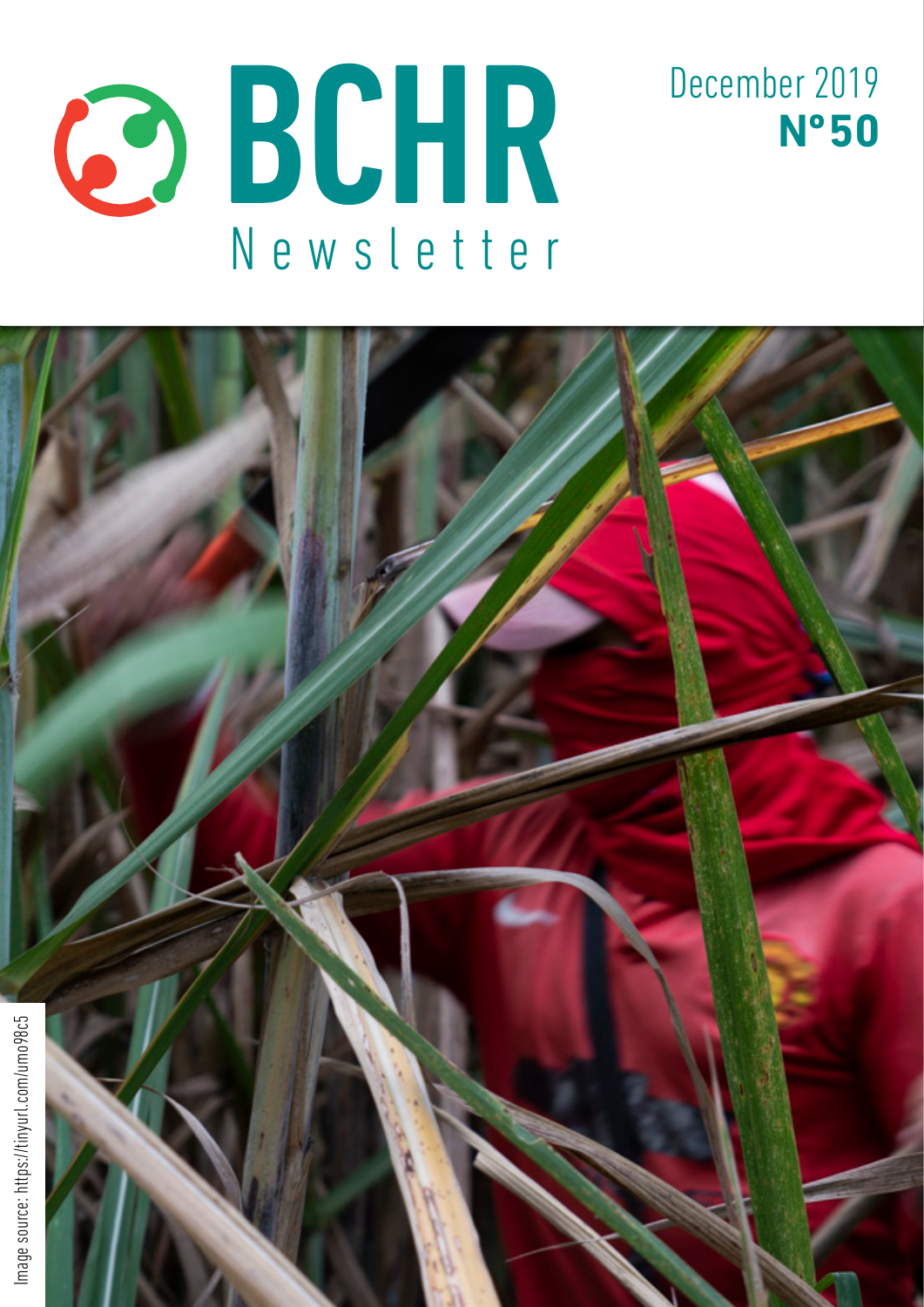## The BCHR Network

The BCHR Network is pleased to present the BCHR Update Newsletter, which provides a host of insights into the work of the network and its members. The main purpose of this newsletter is to a) share information about the work of the network and its members to a wider audience, and b) to strengthen co-operation and co-ordination between the network members themselves and with other interested parties.

- Click [here](http://www.networkbchr.org/) to learn more about the BCHR Network
- Click [here](http://www.networkbchr.org/#!join-the-network/c24vq) for a complete list of the BCHR Network members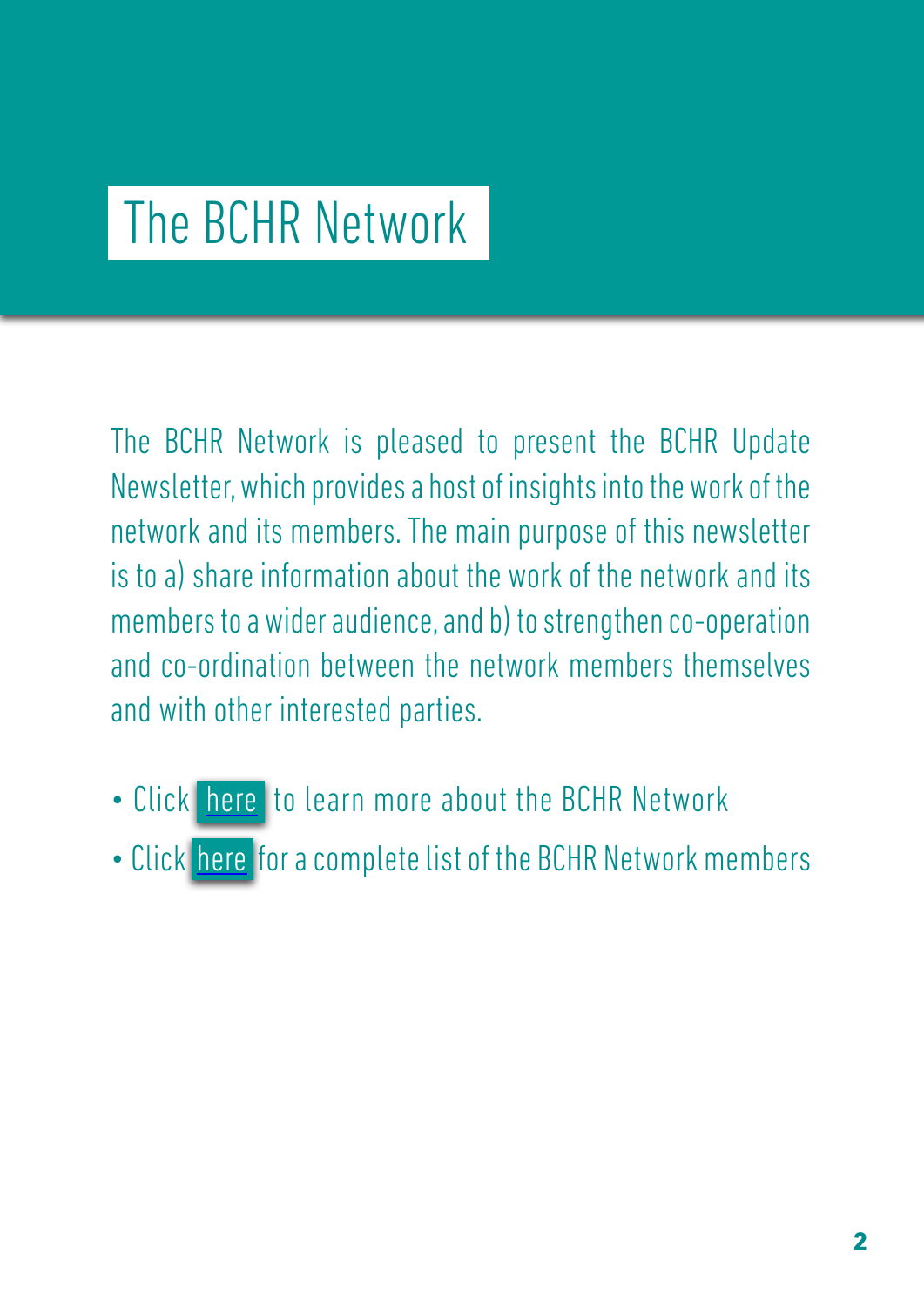# INDEX / Newsletter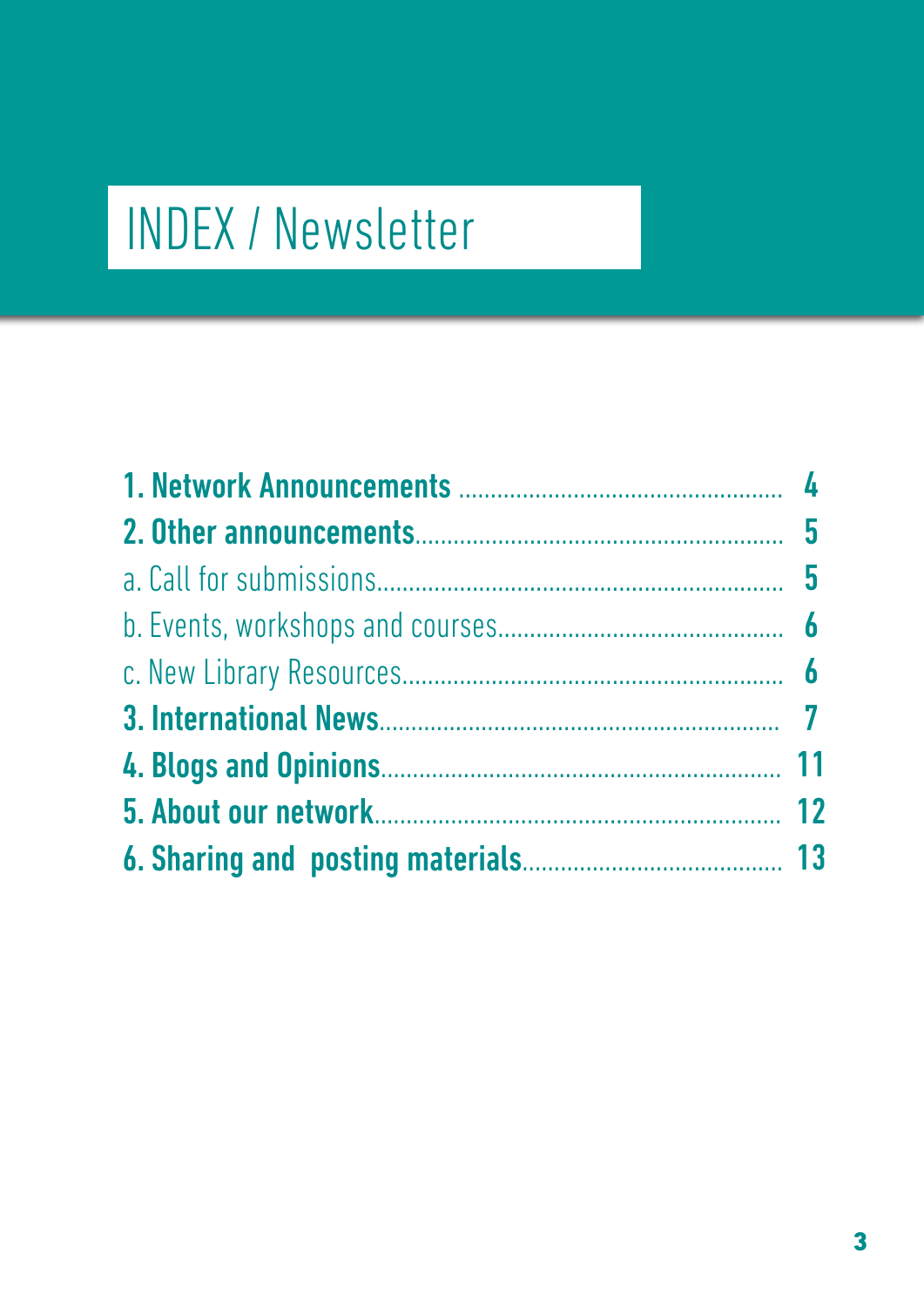## Network Announcements

After more than eight years working alongside you in this incredible network, I would like to share with you that I'm leaving the Secretariat as of January 2020. I'm happy to leave a Network with over 200 members from different countries all over the world. It has been an enriching journey where I have learned the need for greater research and action in a field full of dilemmas and challenges. I have also got to know many of you discovering the great and crucial value you are bringing to this particular and complex issue. I can only encourage you to continue with your purpose and achieve great things.

We need new ideas, new energy and new inspiration to move us forward and I'm sure that Okereke Chinwike, from Afrilaw, is taking the lead with renewed energies and goals. A warm and enthusiastic welcome to Okereke!

I want also to acknowledge here the Advisory Board Members, members, collaborators that I have engaged with over these past years. Many thanks for all your support. Here is my personal email. [maria.prandi@businessandhumanrights.es](mailto:maria.prandi%40businessandhumanrights.es?subject=)

I wish you all the best and I hope to stay in touch with all of you. Maria Prandi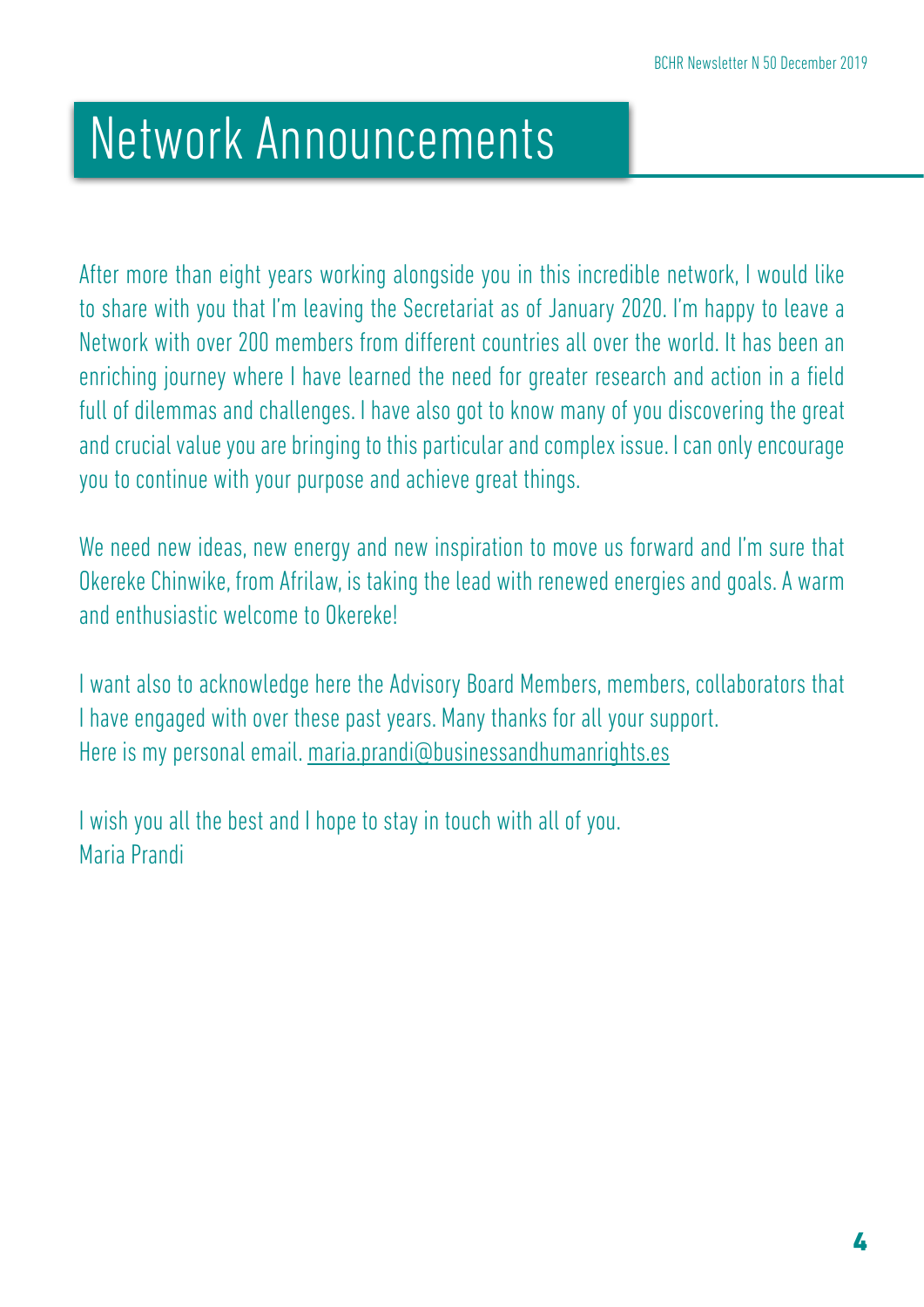## Other announcements

## A. CALL FOR SUBMISSIONS

## • DCAF and ICRC "Call for partners"

Since 2012, DCAF and ICRC have developed tools and guidance in response to needs expressed by companies, governments and civil society organisations. The two main products are the *[Security and Human Rights](http://www.securityhumanrightshub.org/sites/default/files/publications/ASHRC_Toolkit_V3.pdf)* [Challenges in Complex Environments Toolkit](http://www.securityhumanrightshub.org/sites/default/files/publications/ASHRC_Toolkit_V3.pdf) and [Knowledge Hub](http://www.securityhumanrightshub.org/content/security-and-human-rights-grant). Both these resources have had a major impact on the policies and practices of international companies and other stakeholders, contributing to the implementation of multistakeholder initiatives such as the Voluntary Principles on Security and Human Rights. In addition, translation of the Toolkit into French, Spanish and Chinese has enabled the promotion of good practice to a wide range of different actors and contexts.

Demand for our work has grown significantly over recent years. This provides an opportunity to expand our partnership, connect with complementary expertise and generate new thinking around our engagement. DCAF and ICRC are looking to forge a multi-year partnership with an academic, policy research, think tank or civil society organisation. In particular, the partner will play a lead role in ensuring the Toolkit and Knowledge Hub remain relevant and fit-for-purpose, continuously evolving in order to achieve maximum impact.

More information can be found in the attached 'Call for partnership'. If you think you are the right organization, please submit your application by **29th February 2020** to [a.burdzy@dcaf.ch](mailto:a.burdzy%40dcaf.ch?subject=). Your application should include the following elements:

1. Motivational statement explaining why the applicant wishes to partner with DCAF and ICRC;

2. Clear methodology and implementation plan for the updating and continuous improvement of a) the Toolkit and b) the Knowledge Hub as 'living resources';

3. Innovative proposals on how to further develop and promote these resources with different stakeholder groups;

4. Evidence of track record of applied research / tools development in the field of business, human rights and security;

5. Description / bios indicating specific expertise in this subject area that will be dedicated to the project;

6. An analysis of how the applicant will sustain its contribution to the partnership – in terms of human and financial resources – over a 3-year period;

7. Availability to engage with DCAF-ICRC on this project beginning Q2 2020 with the objective to deliver an initial update of the Toolkit / Knowledge Hub by Q4 2020.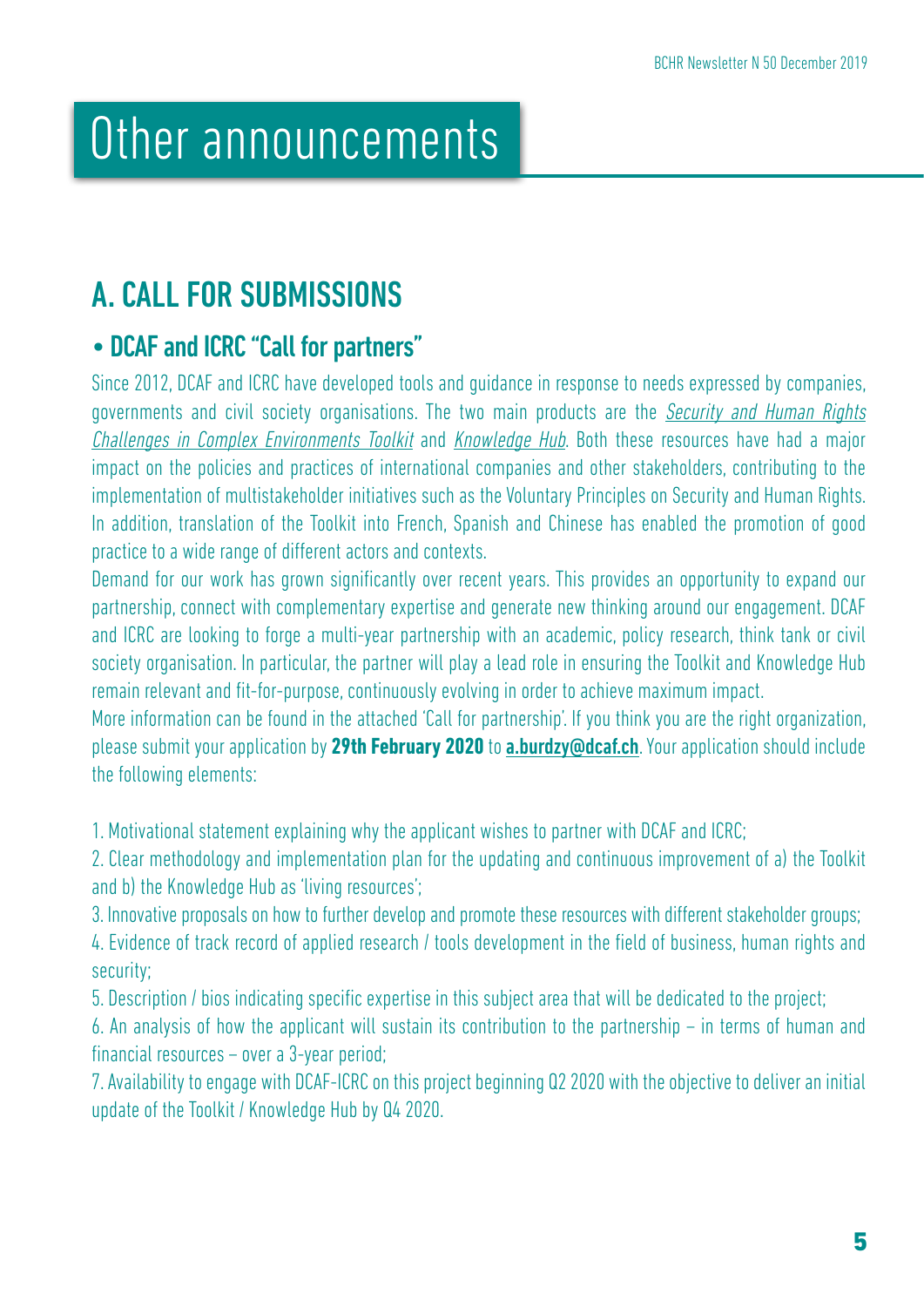## B. EVENTS, WORKSHOPS, AND COURSES

### • 3rd edition of the "Business and Human RIghts Summer School

HRIC - along with the IRISS-CNR, the University of Milan, the Wageningen University and Research, the University of Naples "L'Orientale" and ProRights association- are glad to announce that the 3rd edition of the "Business and Human RIghts Summer School" will take place in Procida - Naples - (Italy) on June 29 - July 3, 2020. The 2020 edition will be held at the Higher Education School of Procida of the University of Naples "L'Orientale" located in the wonderful Island of Procida, in the Gulf of Naples.

The call for applications will be opened on January 15: Stay Tuned!

### • International Criminal Law Conference 2020

#### London, 28 January

The BHRPN panel will discuss the key developments of 2019 in the field of Business and Human Rights and consider what 2020 might hold for this rapidly expanding area of practice.

The panel will consider such topics as:

- The prosecution of corporate actors for international crimes, considering any international litigation trends;
- White-collar war crimes, civil recovery and sanctions;
- International developments in human rights due diligence obligations and the statutory duty of care;
- The possibility of a UK failure to prevent mechanism and the corporate response to such a mechanism;
- The Vedanta decision and what it means for the future
- Recent developments in relation to operational-level grievance mechanisms, what they might mean in practice and other means of dispute settlement.

## C. NEW LIBRARY RESOURCES

### • Ready to Engage? An introduction for civil society organisations and other stakeholders on the role of business in fragile and conflict-affected settings

Authors: SOMO and Oxfam - December 2019

A new publication by Oxfam Novib and SOMO brings together the current knowledge on the role of the private sector in fragile and conflict-affected settings, as well as practical guidance on what civil society's engagement with the private sector might look like. The report highlights two major contemporary discourses: business as a foundation for peaceful development versus business as a cause of conflict and violence in fragile states.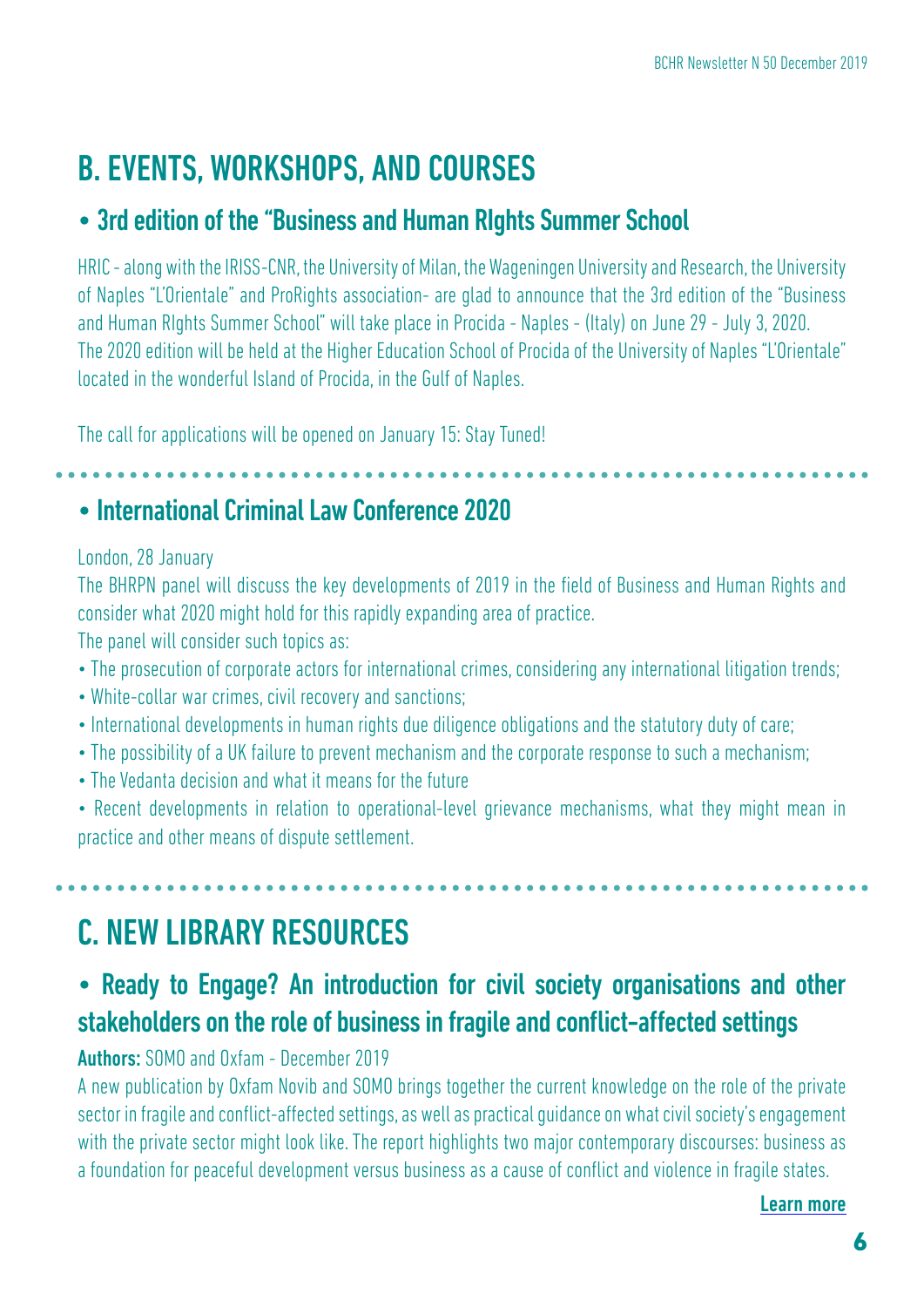## International News

## • Apple and Google named in US lawsuit over Congolese child cobalt mining deaths

#### Author: Annie Kelly - Published: December 2019 Source: The Guardian

A landmark legal case has been launched against the world's largest tech companies by Congolese families who say their children were killed or maimed while mining for cobalt used to power smartphones, laptops and electric cars, the Guardian can reveal.

Apple, Google, Dell, Microsoft and Tesla have been named as defendants in a lawsuit filed in Washington DC by human rights firm International Rights Advocates on behalf of 14 parents and children from the Democratic Republic of the Congo (DRC). The lawsuit accuses the companies of aiding and abetting in the death and serious injury of children who they claim were working in cobalt mines in their supply chain. The families and injured children are seeking damages for forced labour and further compensation for unjust enrichment, negligent supervision and intentional infliction of emotional distress.

Cobalt is essential to power the rechargeable lithium batteries used in millions of products sold by Apple, Google, Dell, Microsoft and Tesla every year. The extraction of cobalt from DRC has been linked to human rights abuses, corruption, environmental destruction and child labour. The lawsuit argues that Apple, Google, Dell, Microsoft and Tesla all aided and abetted the mining companies that profited from the labour of children who were forced to work in dangerous conditions – conditions that ultimately led to death and serious injury.

#### Learn m[ore](https://tinyurl.com/yxyavp6c)

### • Rwanda: Government introduces new tool to hold mining companies accountable for land rehabilitation costs

#### Author: Michel Nkurunziza Published: 16 December 2019 Source: The New Times

Mining firms, which have been evading the responsibility to rehabilitate land degraded by their mining activities, will no longer be able to get away with it following the introduction of a new system of calculating rehabilitation expenses. Donat Nsengumuremyi, the Director of Mineral Extraction and Processing at Rwanda Mines, Petroleum and Gas Board, told The New Times that, initially, mining operators had to inject money in Rwanda Environment Fund (FONERWA) as guarantee fee that the Government could spend in rehabilitating areas degraded by mining companies. However, he explained that the operators intentionally undervalue the real cost of rehabilitation.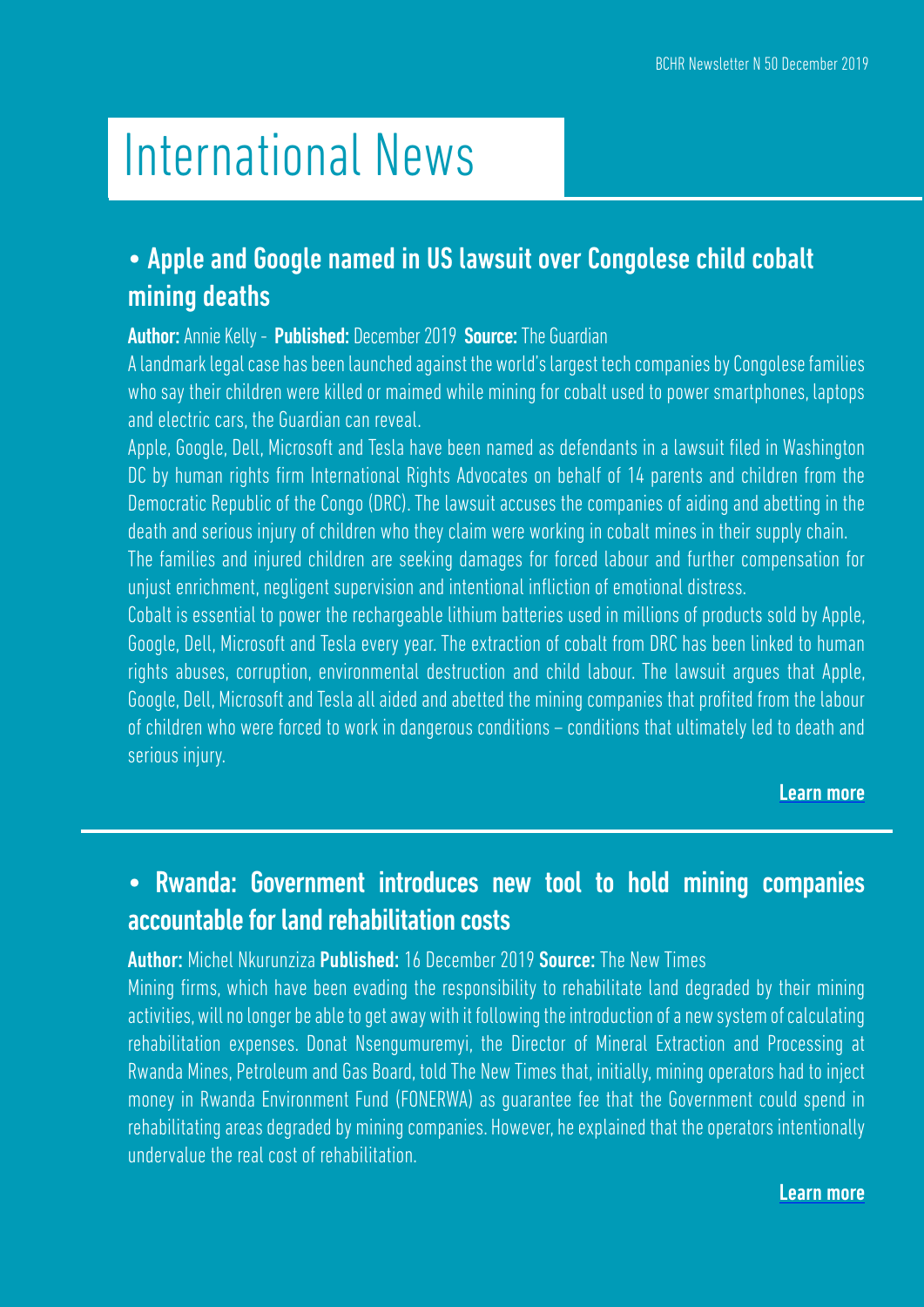#### • Proposed US oil anti-corruption rule would fail to deter corruption

Published: 19 december 2019 Source: Global Witness

The US Securities and Exchange Commission (SEC) voted to release a proposal for an oil and mining payment transparency rule which falls far below the global standard, and must be strengthened in its final form to effectively deter corruption.

Section 1504 of the 2010 Dodd-Frank Act requires extractive companies to disclose payments made to the US and foreign governments. Also known as the Cardin-Lugar provision, it was once a beacon of US leadership in the global fight against oil and mining corruption. According to Global Witness, the SEC's new draft implementation rule, however, would utterly fail to safeguard against corruption in the extractives sector and appears instead to be a massive handout to the oil and gas industry.

Learn [more](https://tinyurl.com/sac4ojd)

### • Electrifying the Green Peace? Electrification, Conservation and Conflict in Eastern Congo

Authors: Esther Marijnen and Peer Schouten Published: 5 december 2019 Source: Taylor & Francis Online Large-scale infrastructure in conflict-affected states is often seen as a crucial means to pursue economic growth, poverty reduction, and increasingly, peace-building. Legitimated by an emergent 'Business for Peace' agenda, a variety of private actors now also engages in such infrastructure projects. The Virunga Alliance is such an initiative which aims to tackle the interlinked problems of poverty, conservation and conflict in the east of DR Congo through commercialised hydro-power.

[Learn more](https://tinyurl.com/qvcjjzh)

### • Switzerland probes illegal trading of coltan by Swiss trader during DRC civil war

#### Published: 12 december 2019 Source: BusinessDay

Swiss prosecutors are investigating a trader of one of the world's most sought-after-minerals over allegations he illegally dealt in metals during Democratic Republic of Congo's (DRC's) civil war. It's the first time the Swiss authorities have confirmed the probe that began in March 2018. Christoph Huber, based in SA, was involved in the large-scale transport of coltan out of DRC and Rwanda when a Rwanda-backed armed group occupied much of eastern DRC during the wa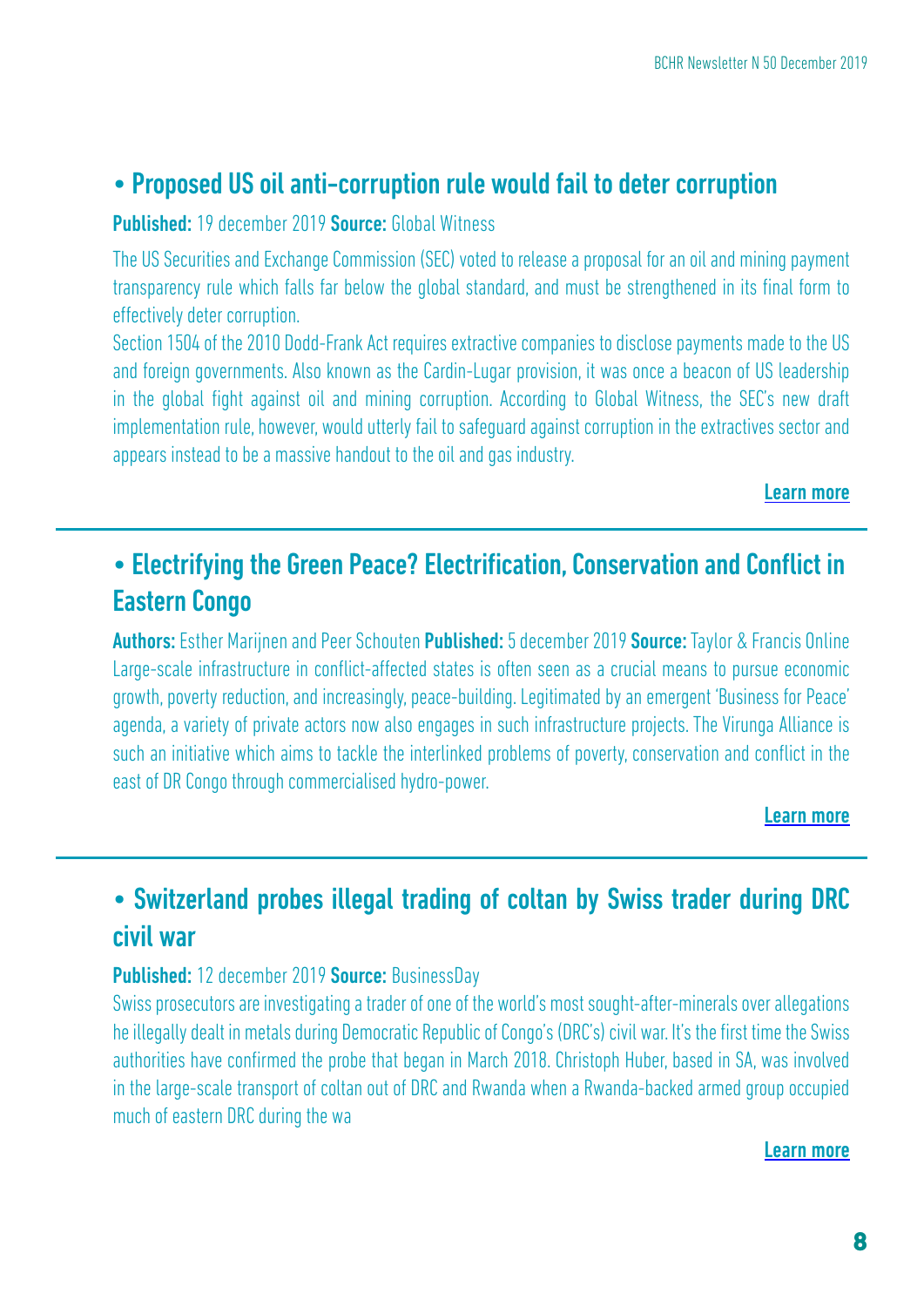## • Colombia's artisanal gold miners now part of a traceable global supply chain

#### Published: 6 December 2019 Source: Mining(dot).com

A group of international organizations, led by Switzerland's Better Gold Initiative (BGI), has extended their responsible mining initiative to hundreds of artisanal gold miners from El Chocó, Colombia, which are now part of a fully traceable and accountable international supply chain.

About 500 local gold panners or "barequeros" have benefited from the initiative, with aims at improving their working practices in one of the South American country's poorest regions, still affected by internal conflict. The program also eliminates child labour and ensures proper environmental practices are in place.

[Learn more](https://tinyurl.com/qwyjd6d)

### • Indigenous Colombians Escalate Fight to Rescue Ancestral Lands

#### Published: 1 December 2019 Source: Truthout

The Nasa are one of 102 Indigenous peoples of Colombia who were pushed up into the mountains by European conquest in the 16th century, and later by massive sugarcane plantations. Since 2015, they have been carrying out direct actions in which they cut down cane fields, plant organic crops in their place, and allow the native vegetation to cover additional areas within the same reclaimed lands. They call this action "the liberation of Mother Earth," an initiative that has cost them at least eight lives and approximately 600 evictions by Colombian state security forces trained by the U.S. Southern Command, according to people interviewed.

"They arrive as if they were going to war, with armed state forces," a member of the Liberation of Mother Earth Movement (Movimiento de Liberación de la Madre Tierra), who asked to remain anonymous for their safety, told Truthout. "They've killed eight of our comrades. They have repressed us heavily."

[Learn more](https://tinyurl.com/umo98c5)

## • Internet shutdowns becoming increasingly common tactic by govts. to silence dissent

#### Authors: James Griffiths Published: 21 December 2019 Source: CNN

Internet blackout in Indian-controlled Kashmir is now the longest ever in a democracy -- at more than 135 days. David Kaye, the United Nation's special rapporteur on freedom of opinion and expression described this as a "communications siege" and "collective punishment without even the allegation of an underlying offense". As more and more countries have seen the internet being used to organize for political change internet blackouts have become increasingly common, a go-to tool for controlling unrest and stifling criticism of the government.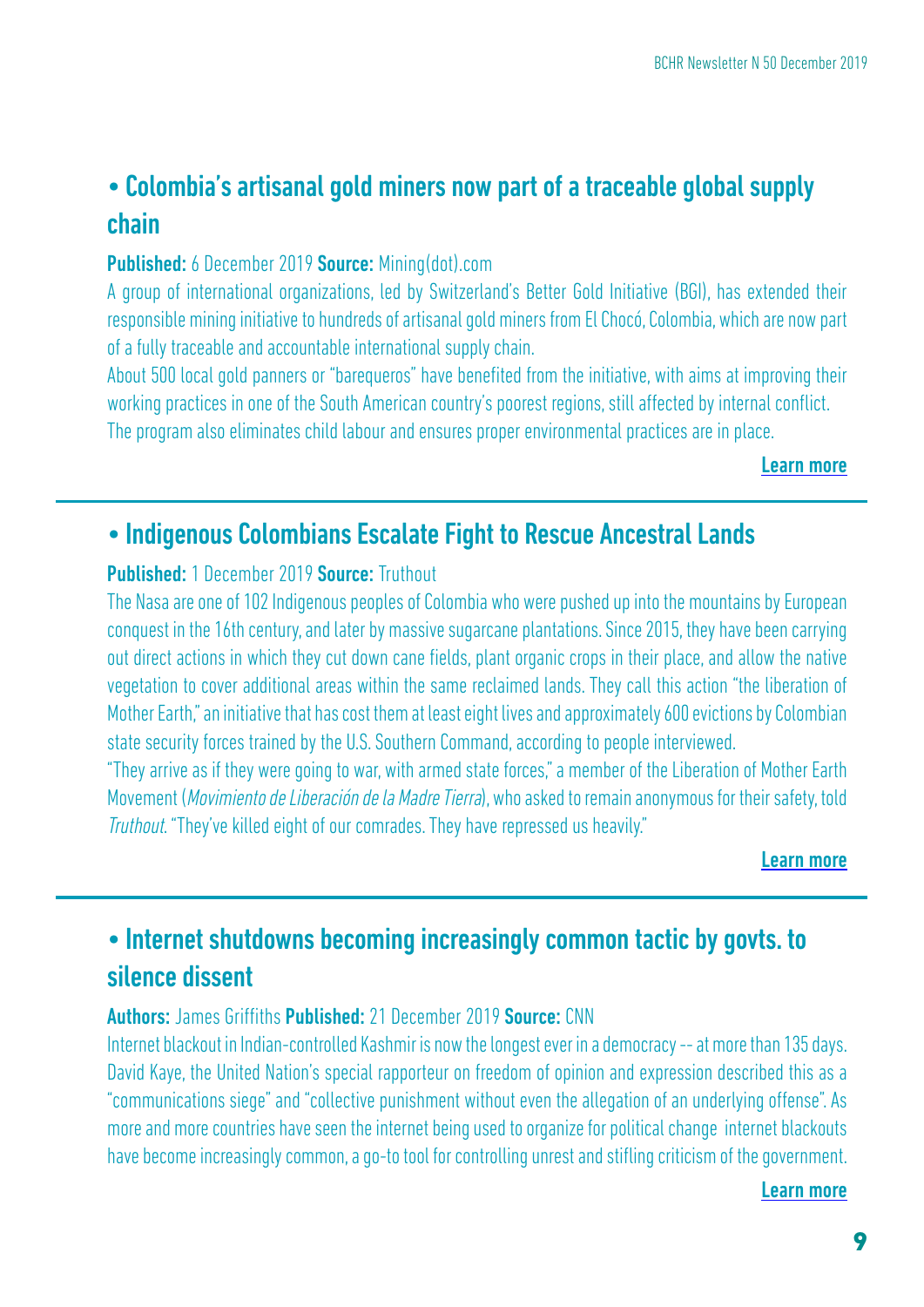## • So. Africa: Africa's largest mobile operator & UK security company face allegations of supporting terrorist organizations

#### Authors: Tanishaa Nadkar & Mfuneko Toyana Published: 7 January 2020 Source: Reuters

South African telecoms firm MTN on Monday said it was reviewing allegations raised in a U.S. complaint which accuses several firms of paying protection money to militant Islamist groups in Afghanistan. The complaint was filed in the United States District Court in the District of Columbia on Friday. It alleges the firms violated the U.S. Anti-Terrorism Act by paying protection money to al Qaeda and the Taliban, thereby providing material support to known terrorist organizations. It seeks damages on behalf of U.S. military members and civilians killed or wounded in Afghanistan between 2009 and 2017.

[Learn more](https://tinyurl.com/wfvbxh4)

## • JCB faces human rights complaint over Israeli demolitions of Palestinian properties

#### Author: Middle East Monitor Published: 11 December 2019

Lawyers for Palestinian Human Rights (LPHR) filed Tuesday "a comprehensive evidence-based human rights complaint" against construction equipment giant JCB.

LPHR lodged the complaint with the UK National Contact Point for the OECD Guidelines for Multinational Enterprises alleging that JCB products have been used in incidents in ten villages or areas in the occupied Palestinian territory, between 2016 to 2019. 89 homes were demolished...displacing at least 484 individuals.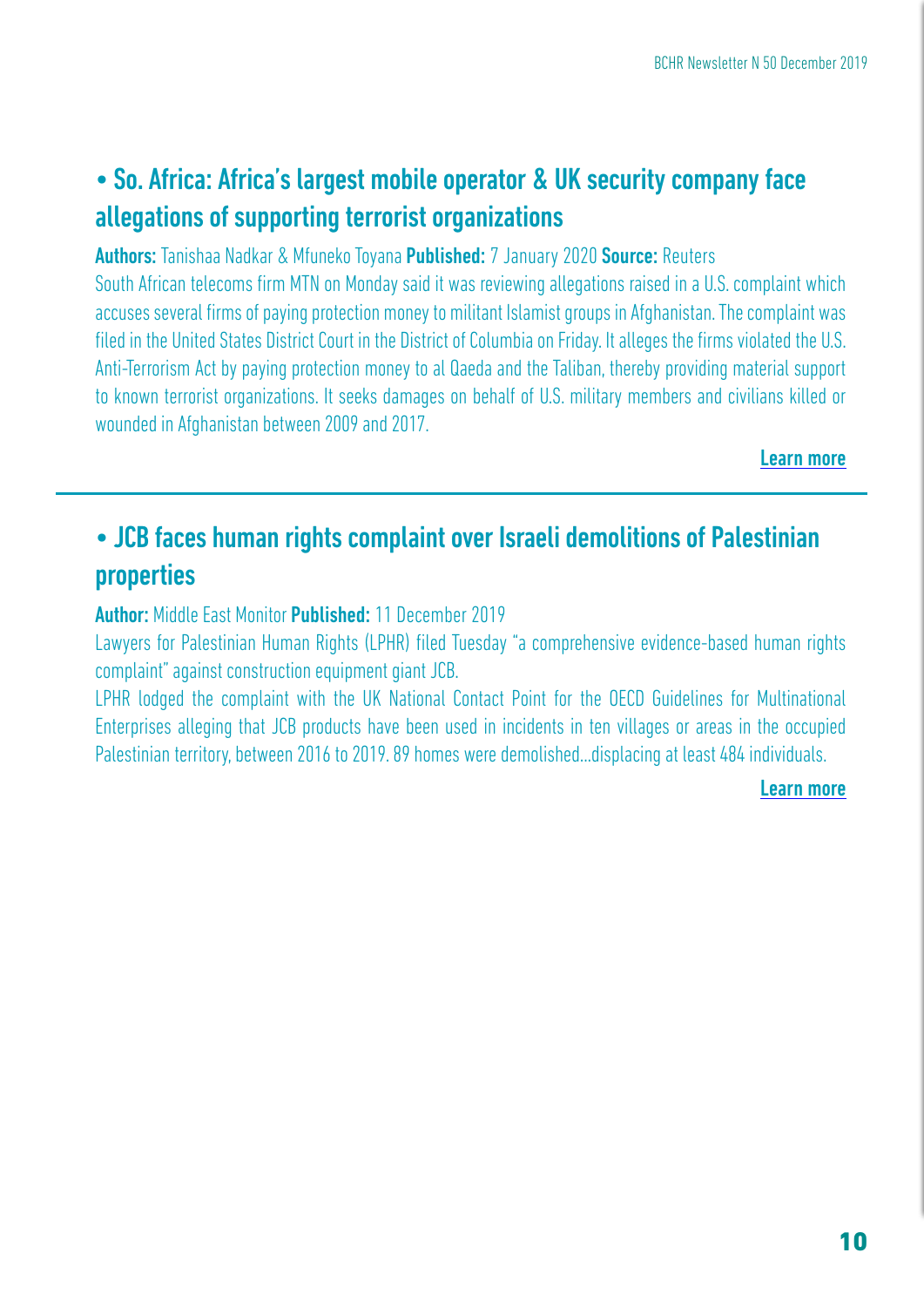# Blogs and Opinions

Author: Claire Tixeire, Senior Legal Advisor at the European Center for Constitutional and Human Rights (ECCHR) / Published: December 11, 2019

#### Will Lafarge be held accountable for alleged links to human rights abuses in Syria?

Autumn 2019 marked an important turn in the legal saga over whether French company Lafarge has been complicit in grave human rights violations in Syria. The Paris Court of Appeal issued its much-awaited decision on whether to uphold or to revoke the several indictments issued so far against the multinational. The results are mixed.

While complicity for crimes against humanity was dropped, the three remaining criminal charges against the mother company for crimes committed in Syria were upheld – a first in terms of corporate accountability in France.

The French cement-manufacturing corporation was first at the heart of a scandal in 2016 when it was revealed that it may have financed the Islamic State (IS) and other armed groups in Syria in order to maintain its factory plant running.

In November 2016, the organisations Sherpa and the European Center for Constitutional and Human Rights (ECCHR), together with 11 former Syrian Lafarge employees, filed a criminal complaint in Paris[.](https://tinyurl.com/sefw7we)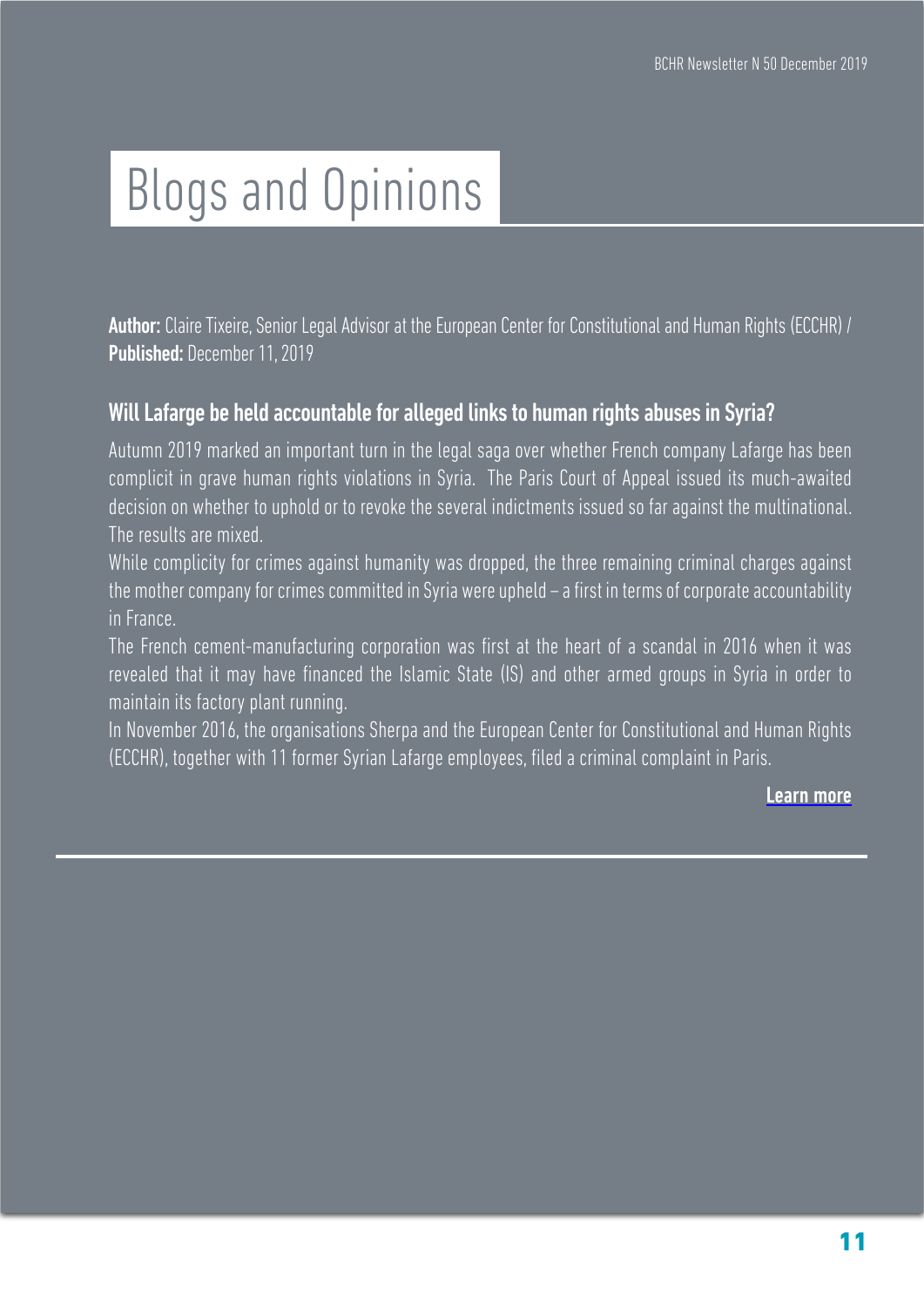## About our Network

The Network brings together researchers, practitioners and NGO members from various fields with the aim of researching and analysing the role of business in conflict situations reducing the human and people's rights violations and any other negative social and environmental impact as well as other adverse consequences. It also looks at the potential role of companies in relation to peace building.

The Network reflects upon the causes, dynamics and consequences of business involvement in armed conflicts and systematic state repression, as well as upon existing or potential responses to such involvements in light of the responsibilities of all concerned actors and ongoing international and local efforts to develop and apply appropriate initiatives and guidelines.

Visit: <http://www.networkbchr.org/>